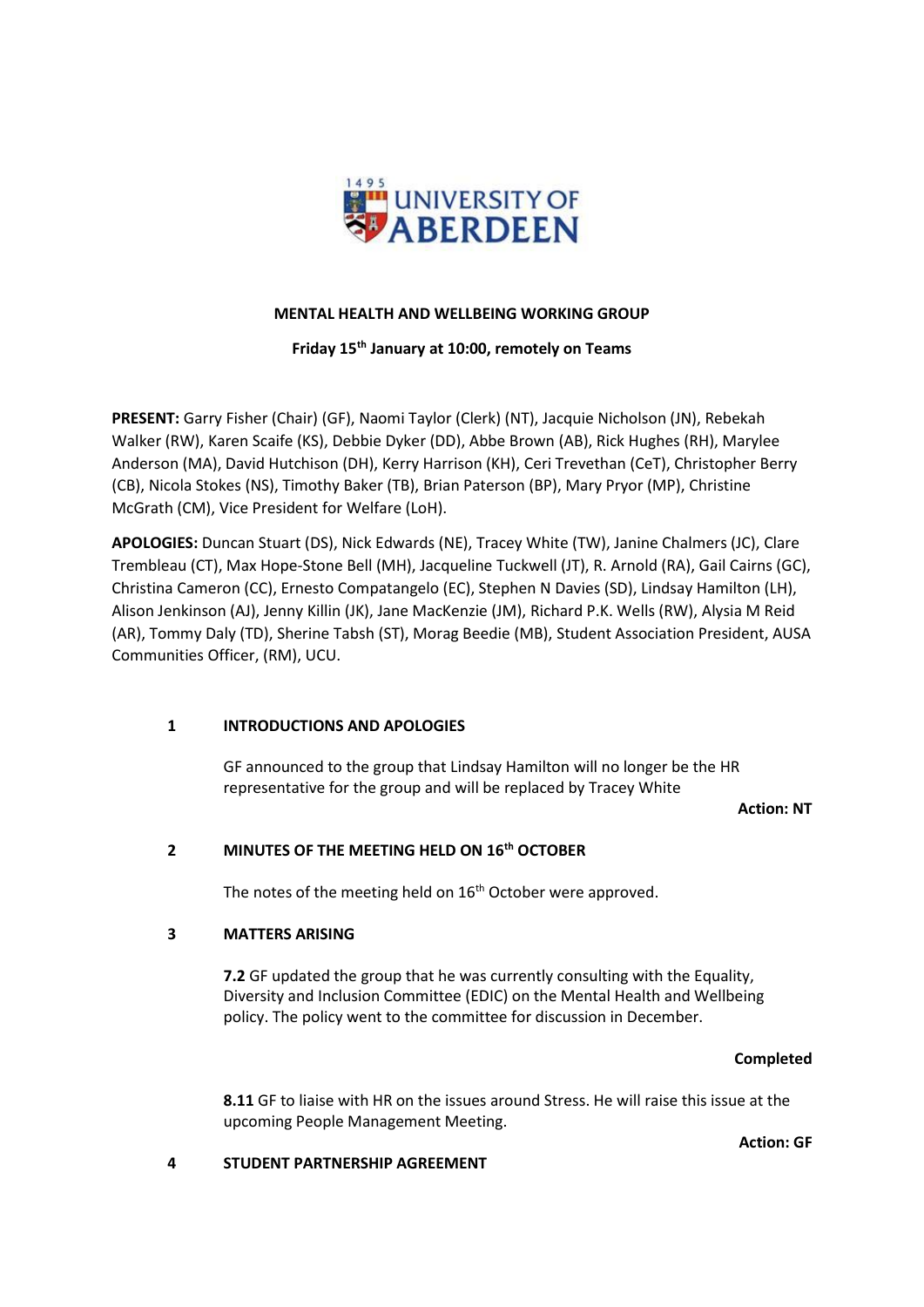The group received an update on the Student Partnership Agreement, in particular priority 3 (Accessibility, Inclusion and Wellbeing). This priority focuses on the current impact of COVID-19 on learning and welfare, physical and digital accessibility, mental health communication and race. They continue to signpost to support services through social media.

## **5 MENTAL HEALTH UPDATES**

**5.1** JN updated the group on the Student Mental Health Agreement and its purpose of setting out the University's commitments in relation to mental health. She noted that it has become a key document in reporting back to the student funding council. Discussions on the Student Mental Health Agreement are ongoing, and a paper will be provided prior to the next meeting.

#### **Action: JN/LoH**

- **5.2** JN discussed the mental health training. Additional funding has been made available for the mental health first aid training which cannot be delivered remotely. She noted the high level of interest from staff who wish to attend the training courses.
- **5.3** SAMH suicide prevention training has been made available to priority staff. Courses have proved beneficial in raising awareness of suicide prevention.
- **5.4** Suggestions on members of staff which should be a made priority for mental health first aid training to be sent to Wendy Booth at <healthandsafety@abdn.ac.uk>

#### **Action: All**

- **5.5** While mental health first aid training is still not possible there is still a range of online opportunities which are available to staff from NHS Scotland.
- **5.6** JN announced the upcoming eating disorders workshop and mental health awareness sessions in February which are available to book via course bookings.
- **5.7** AB thanked JN for the training that has been made available. She discussed the options of external training courses available outside the university and welcomed comments on whether staff should be made aware of them.
- **5.8** CT noted the free courses available for staff through the Skills Network.
- **5.9** It was suggested that information on these courses should be made available and circulated to the group.

#### **Action: JN/AB**

- **5.10** KS asked for details of upcoming events to be sent through the content submission process. [https://www.abdn.ac.uk/students/student-life/communicating-with-you-](https://www.abdn.ac.uk/students/student-life/communicating-with-you-3032.php)[3032.php](https://www.abdn.ac.uk/students/student-life/communicating-with-you-3032.php)
- **5.11** GF told the group he is working with HR to capture information on all available courses.
- **5.12** DD highlighted the importance of communication between teams and asked for this to be made an item on the agenda for the next meeting.
- **5.13** KS will provide an overview of communication processes at the next meeting.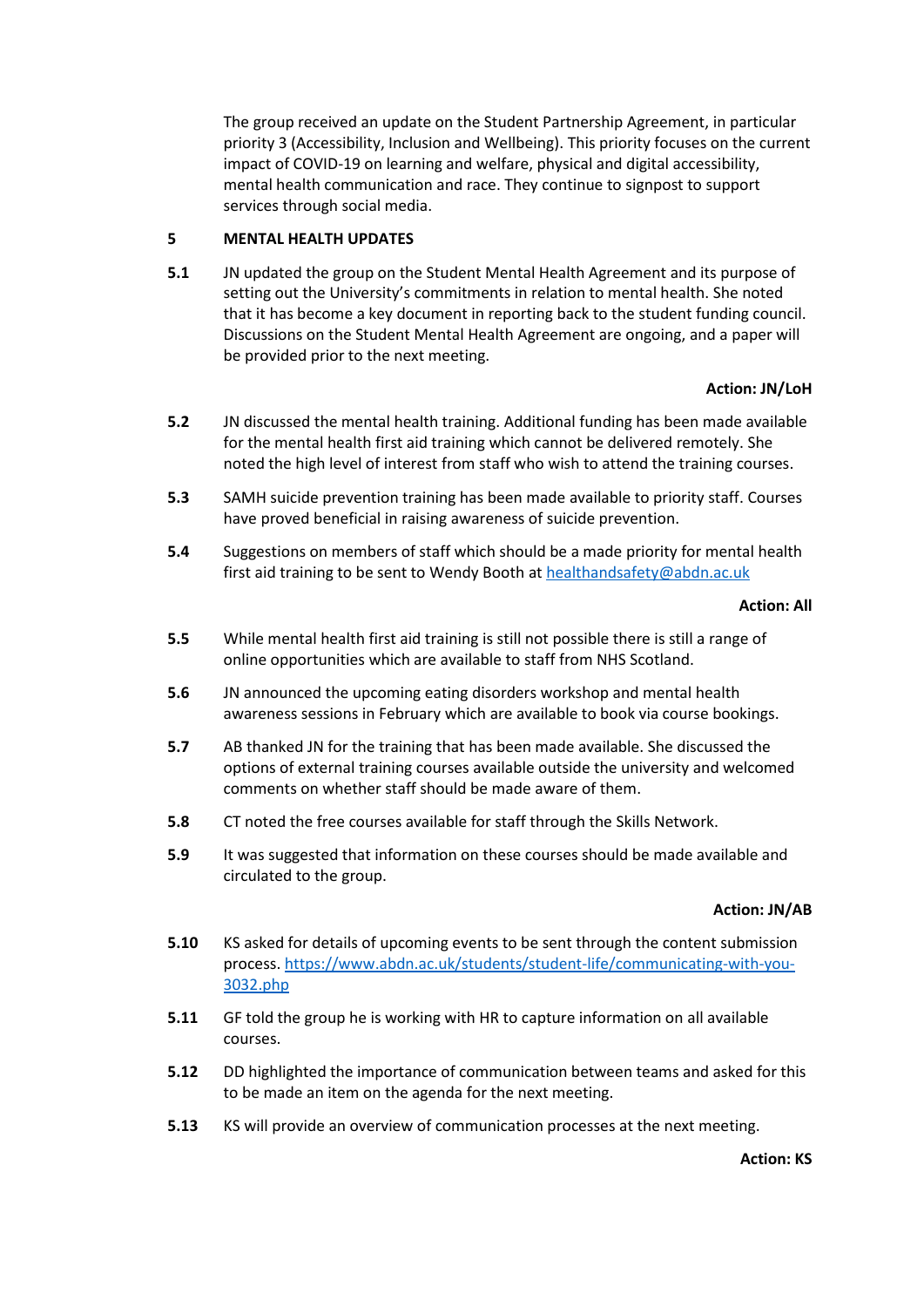## **6 MENTAL HEALTH FIRST AIDERS NETWORK**

- **6.1** The mental health first aid network continues to be a beneficial forum. An intern is being appointed to carry out an evaluation of the mental health first aid and mental health champions networks.
- **6.2** The group discussed a process to capture mental health training and skills obtained by members of staff out with the university.

# **7 HEALTHY UNIVERSITIES NETWORK**

- **7.1** The group received the healthy universities network paper. JN discussed the potential for formally joining the network. She welcomes comments from the group.
- **7.2** After discussion it was agreed that an audit be undertaken to document the various groups that the University is currently associated with, consider their purpose and associated workload before making a decision.

# **Action: KS/GF/JN**

# **8 DRAFT MENTAL HEALTH AND WELLBEING POLICY**

**8.1** The group received the draft mental health and wellbeing policy. GF noted the comments added to the policy following the Equality Diversity and Inclusion Committee meeting (EDIC). He welcomes all comments on the policy to be sent to him by close of play January 29<sup>th</sup>.

# **Action: All**

**8.2** The title for the mental health and wellbeing strategy has yet to be decided and whether 2 separate strategies would be preferred. GF welcomes comments on this matter to be sent to him.

## **Action: All**

**8.3** The Student Experience Team have been consulting with staff and students for their views of what wellbeing means to them. This has informed a questionnaire which will be issued to key University committees. All of this will be used to inform the development of the strategy.

## **Action: KS**

**8.4** GF highlighted that the group should keep in mind the wellbeing strategy is being created with a long-term focus.

# **9 WELLBEING UPDATES**

- **9.1** The group received the updated wellbeing plan. RW provided an overview of activity for October to December, including engagement and feedback. It was highlighted that the 16 Days of Action Campaign and Winter Wellbeing Toolkit engagement was high.
- **9.2** The flu vaccinations previously held on campus were held at Baird's Pharmacy which allowed staff in Aberdeen city and shire to attend local branches. This proved very popular with over 200 staff attending appointments.
- **9.3** The BeWell Podcast series focusing on a range of wellbeing topics were launched. RW noted the high levels of engagement. She welcomes members of the group who wish to participate in future podcasts to contact her directly.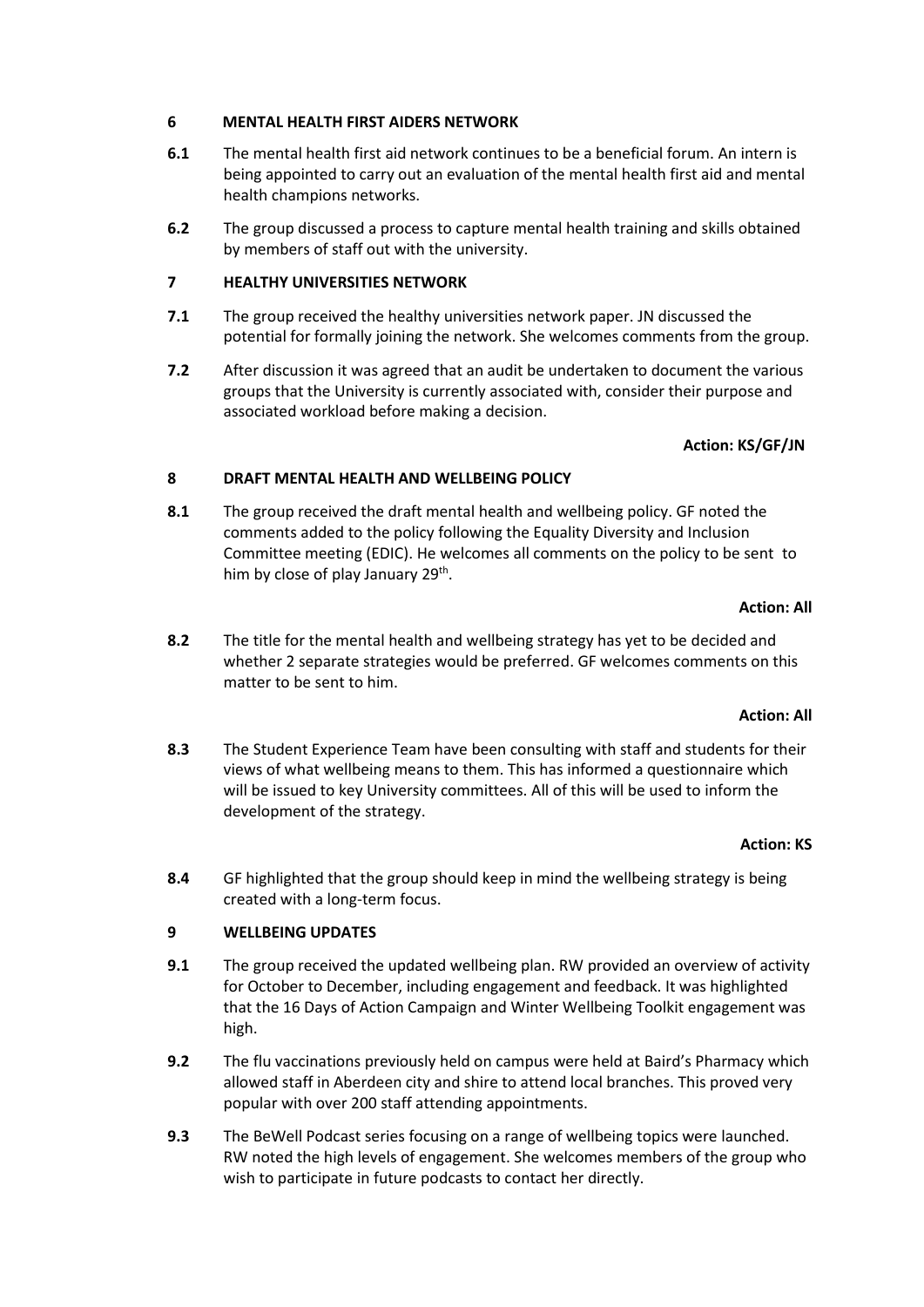KS added the link to the [BeWell Podcast series.](https://www.abdn.ac.uk/students/support/bewell-podcasts-5089.php)

**9.4** The group received the wellbeing events and campaigns calendar. RW briefly discussed the overview of the calendar with the group. She welcomes comments on the calendar to be sent to her.

#### **Action: All**

**9.5** KS highlighted the support made available to students who were isolating has received very positive feedback. A pre recorded presentation highlighting the support services available to new and returning students will be included in orientations for each school.

### **10 STAFF SURVEY**

The group received the link to the staff survey results. GF noted the purpose of this item was to discuss the stress data which is not currently available. Refer to item 12.

### **11 ABERDEEN STUDENT EXPERIENCE SURVEY (ASES)**

The group received the link to the Aberdeen student experience survey results. The purpose of the survey was to identify key areas that students believe require improvement within schools.

**11.1** KS discussed the ASK sessions with the group. These sessions are an opportunity for students to engage with members of university staff and the students association about topical issues. She welcomes comments on suggested topics for discussion to be sent to her.

KS added the link to the [ASK Sessions.](https://www.abdn.ac.uk/students/events/16267/)

## **12 WORK RELATED STRESS TASK AND FINISH GROUP**

**12.1** GF discussed the purpose of the group would be to review the stress policy, staff survey information on stress and the support available to staff. He welcomes comments and invites members of the group who would like to take part in these reviews to contact him.

### **Action: All**

## **13 MENTAL HEALTH AND WELLBEING ACTION PLAN 2021**

- **13.1** The group received the mental health and wellbeing action plan. GF will circulate the plan following updates from Health & Safety and The Wellbeing Team. He asked for any updates to be added to the plan to be sent to [wellbeing@abdn.ac.uk](mailto:wellbeing@abdn.ac.uk)
- **13.2** AB asked the group to be included in future discussions on Embed mental health support into all monitoring and progression processes for students.

#### **Action: KS**

### **14 ACOB**

**14.1** JN announced to the group that she will be leaving the University in March and wanted to thank the group for their support during her time at the university.